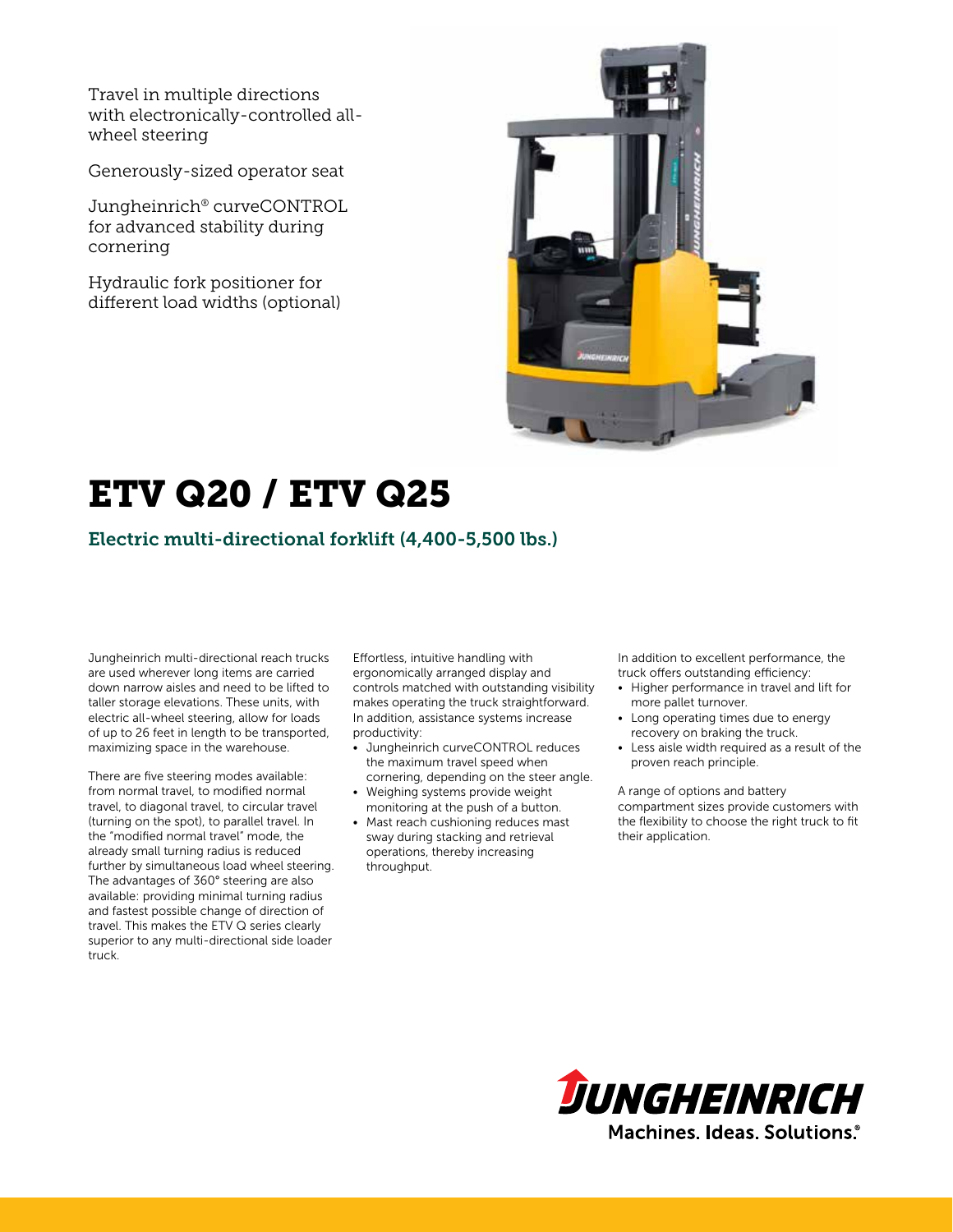## ETV Q20 / ETV Q25



| Mast Table ETV Q20 / ETV Q25                                |                                    |       |                                                  |        |                                 |       |                                  |        |                                 |                                            |  |
|-------------------------------------------------------------|------------------------------------|-------|--------------------------------------------------|--------|---------------------------------|-------|----------------------------------|--------|---------------------------------|--------------------------------------------|--|
|                                                             | Overall Lowered Height<br>(OAL) h, |       | Maximum Fork Lift<br>Height (MFH) h <sub>z</sub> |        | Free Lift<br>$h,$ <sup>1)</sup> |       | Overall Extended Height<br>$h^1$ |        | Mast Tilt<br>forward / backward | Fork / Carriage Tilt<br>forward / backward |  |
|                                                             | in                                 | mm    | in                                               | mm     | in                              | mm    | in                               | mm     | degree                          | degree                                     |  |
|                                                             | 81                                 | 2,050 | 167                                              | 4,250  | 41                              | 1,066 | 207                              | 5,250  | 1/5                             |                                            |  |
|                                                             | 87                                 | 2,200 | 185                                              | 4,700  | 47                              | 1,216 | 225                              | 5,700  | 1/5                             | —                                          |  |
|                                                             | 91                                 | 2,300 | 196                                              | 5,000  | 51                              | 1,316 | 237                              | 6,000  | 1/5                             |                                            |  |
|                                                             | 95                                 | 2,400 | 208                                              | 5,300  | 55                              | 1,416 | 249                              | 6,300  | 1/5                             | —                                          |  |
|                                                             | 97                                 | 2,440 | 213                                              | 5,420  | 57                              | 1,456 | 253                              | 6,420  | 1/3                             | —                                          |  |
|                                                             | 99                                 | 2,500 | 220                                              | 5,600  | 59                              | 1,516 | 260                              | 6.600  | 1/3                             | —                                          |  |
|                                                             | 103                                | 2,600 | 232                                              | 5,900  | 63                              | 1,616 | 272                              | 6.900  | 1/3                             | —                                          |  |
|                                                             | 105                                | 2,650 | 238                                              | 6,050  | 65                              | 1,666 | 278                              | 7,050  | 1/3                             | $\overline{\phantom{0}}$                   |  |
|                                                             | 107                                | 2,700 | 244                                              | 6,200  | 67                              | 1,716 | 284                              | 7,200  | 1/3                             | 2/5                                        |  |
|                                                             | 111                                | 2,800 | 255                                              | 6,500  | 71                              | 1,816 | 296                              | 7,500  | 1/3                             | 2/5                                        |  |
|                                                             | 115                                | 2,900 | 267                                              | 6,800  | 75                              | 1,916 | 308                              | 7,800  | 1/3                             | 2/5                                        |  |
| Triplex mast                                                | 117                                | 2,950 | 273                                              | 6,950  | 77                              | 1,966 | 313                              | 7,950  | 1/3                             | 2/5                                        |  |
|                                                             | 123                                | 3,100 | 291                                              | 7,400  | 83                              | 2,116 | 331                              | 8,400  | 1/3                             | 2/5                                        |  |
|                                                             | 126                                | 3,200 | 303                                              | 7,700  | 87                              | 2,216 | 343                              | 8,700  |                                 | 2/5                                        |  |
|                                                             | 130                                | 3,300 | 314                                              | 8,000  | 91                              | 2,316 | 355                              | 9,000  | 1/3                             | 2/5                                        |  |
|                                                             | 136                                | 3,440 | 331                                              | 8,420  | 96                              | 2,456 | 371                              | 9,420  | 1/3                             | 2/5                                        |  |
|                                                             | 140                                | 3,540 | 343                                              | 8,720  | 100                             | 2,556 | 383                              | 9,720  | 1/3                             | 2/5                                        |  |
|                                                             | 145                                | 3.670 | 358                                              | 9,110  | 105                             | 2,686 | 399                              | 10,110 | 1/3                             | 2/5                                        |  |
|                                                             | 152                                | 3,840 | 378                                              | 9,620  | 112                             | 2,856 | 419                              | 10,620 | $\overline{\phantom{0}}$        | 2/5                                        |  |
|                                                             | 156                                | 3,950 | 391                                              | 9,950  | 116                             | 2,966 | 432                              | 10,950 |                                 | 2/5                                        |  |
|                                                             | 162                                | 4,100 | 402                                              | 10,220 | 122                             | 3,116 | 442                              | 11,220 | $\overline{\phantom{m}}$        | 2/5                                        |  |
|                                                             | 166                                | 4,200 | 414                                              | 10,520 | 126                             | 3,216 | 454                              | 11,520 | $\qquad \qquad -$               | 2/5                                        |  |
|                                                             | 168                                | 4,260 | 421                                              | 10,700 | 128                             | 3,276 | 461                              | 11,700 |                                 | 2/5                                        |  |
| 1) includes standard load backrest with height 39.5 inches. |                                    |       |                                                  |        |                                 |       |                                  |        |                                 |                                            |  |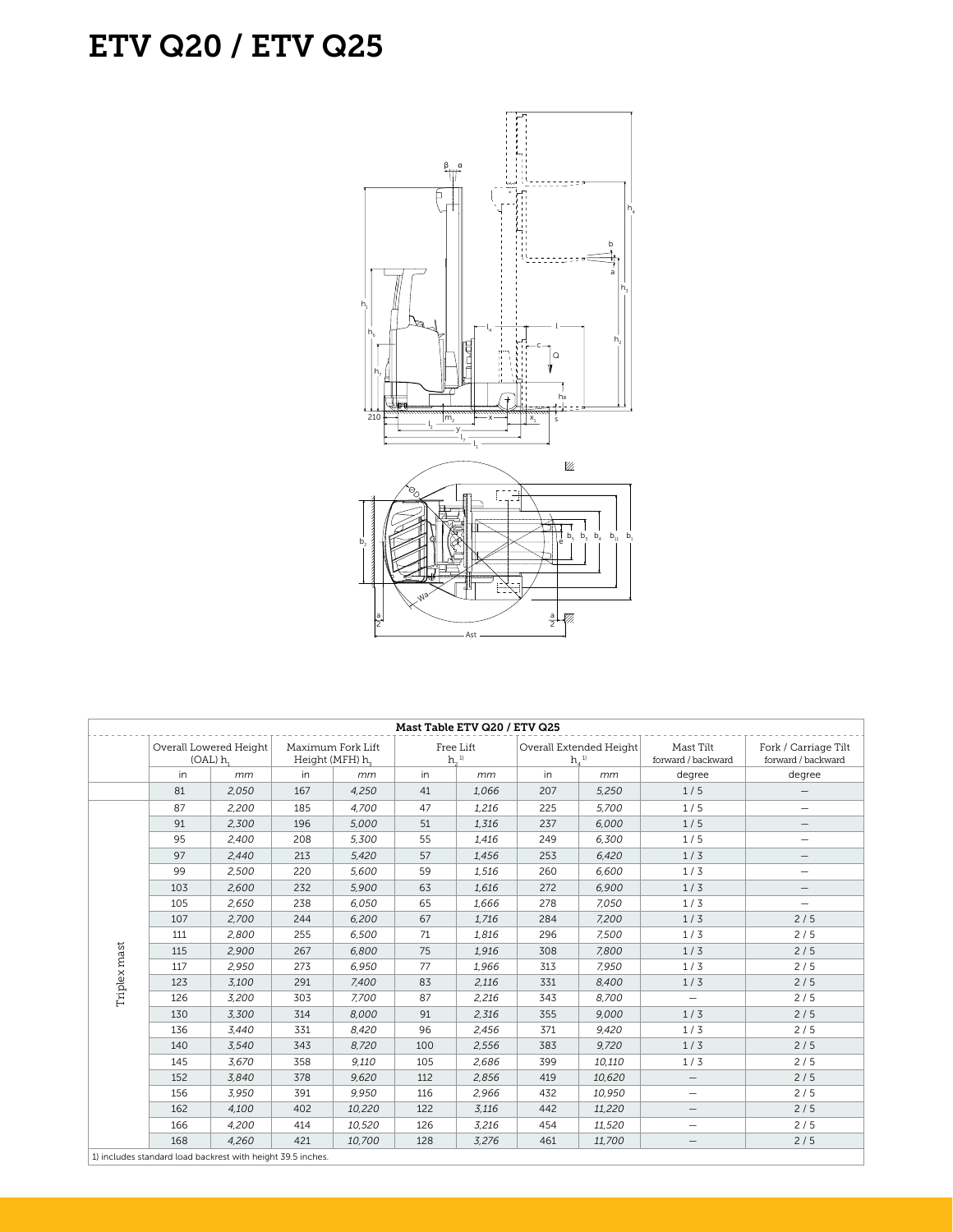### Technical data as of: 03/2017

|                                 | 1.1        | Manufacturer (abbreviation)                                                   | Jungheinrich   |                      | Jungheinrich    |                                  |                         |                                  |                         |
|---------------------------------|------------|-------------------------------------------------------------------------------|----------------|----------------------|-----------------|----------------------------------|-------------------------|----------------------------------|-------------------------|
|                                 | 1.2        | Manufacturer's type designation                                               |                | <b>ETV Q20</b>       | ETV Q25         |                                  |                         |                                  |                         |
|                                 | 1.3        | Power type                                                                    |                |                      |                 | electric                         |                         | electric                         |                         |
| Characteristics<br>Weights      | 1.4        | Operator position                                                             |                |                      |                 | transverse seat                  |                         | transverse seat                  |                         |
|                                 | 1.5        | Load capacity at rated load center                                            |                | lbs                  | kg              | 4,400                            | 2,000                   | 5,500                            | 2,500                   |
|                                 | 1.6        | Rated load center                                                             | $\mathsf{C}$   | in                   | mm              | 24.0                             | 600                     | 24.0                             | 600                     |
|                                 | 1.8        | Load distance, center of drive axle to fork face <sup>1)</sup>                | $\mathsf X$    | in                   | mm              | 17.7                             | 449                     | 17.7                             | 449                     |
|                                 | 1.8a       | Additional load distance, mast extended forward <sup>1)</sup>                 |                | in                   | mm              | 9.1                              | 230                     | 9.1                              | 230                     |
|                                 | 1.9        | Wheelbase                                                                     | y              | in                   | mm              | 60.2                             | 1,528                   | 64.5                             | 1,638                   |
|                                 | 2.1a       | Service weight including battery                                              |                | lbs                  | kg              | 8,157                            | 3,700                   | 8,157                            | 3,700                   |
|                                 | 2.3        | Axle loading, unloaded front (load) / rear (drive)                            |                | lbs                  | kg              | 4,991 / 3,166                    | 2,264 / 1,436           | 4,991 / 3,166                    | 2,264 / 1,436           |
|                                 | 2.4        | Axle loading, extended, loaded front (load) / rear (drive)                    |                | lbs                  | kg              | 1,327 / 12,341                   | 602 / 5,598             | 1,327 / 12,341                   | 602 / 5,598             |
|                                 | 2.5        | Axle loading, retracted, loaded front (load) / rear (drive)                   |                | lbs                  | kg              | 4,480 / 9,189                    | 2,032 / 4,168           | 4,480 / 9,189                    | 2,032 / 4,168           |
|                                 | 3.1        | Tire type / material                                                          |                |                      |                 | Vulkollan <sup>®</sup>           |                         | Vulkollan <sup>®</sup>           |                         |
|                                 |            | Tire size, front (load)                                                       |                |                      | mm              | $13.5 \times 5.5$<br>ø 343 x 140 |                         | $13.5 \times 5.5$<br>ø 343 x 140 |                         |
|                                 |            | Tire size, rear (drive)                                                       |                | in                   | mm              | $13.5 \times 5.5$                | ø 355 x 135             | $13.5 \times 5.5$                | ø 355 x 135             |
| Wheels,<br>Chassis<br>Chass 3.3 |            | Wheels, number, rear (drive) / front (load) (x=driven)                        |                |                      |                 |                                  | 1x/2                    | 1x/2                             |                         |
|                                 | 3.7        | Track width, load wheels (center of tires)                                    |                | $b_{11}$<br>in<br>mm |                 | 55.9<br>1,420                    |                         | 55.9<br>1,420                    |                         |
|                                 | 4.1        | Mast / fork carriage tilt forward / backward <sup>2)</sup>                    |                | degree               |                 | $1^\circ / 5^\circ$              |                         | $1^\circ / 5^\circ$              |                         |
|                                 | 4.2        | Lowered height <sup>4)</sup>                                                  |                | in                   | mm              | 167.7                            | 4,260                   | 167.7                            | 4,260                   |
|                                 | 4.3        | Fork free lift height (see tables) 4) 5)                                      |                | in                   | mm              | 128.0                            | 3,276                   | 128.0                            | 3,276                   |
|                                 | 4.4        | Maximum fork height (see tables) 4)                                           |                | in                   | mm              | 421.3                            | 10,700                  | 421.3                            | 10,700                  |
|                                 | 4.5        | Extended mast height <sup>5)</sup>                                            | h <sub>4</sub> | in                   | mm              | 460.6                            | 11,700                  | 460.6                            | 11,700                  |
|                                 | 4.7        | Overhead guard height (top)                                                   |                | in                   | mm              | 86.2                             | 2,190                   | 86.2                             | 2,190                   |
|                                 | 4.8        | Ground to seat index point                                                    |                | in                   | mm              | 41.6                             | 1,057                   | 41.6                             | 1,057                   |
|                                 | 4.10       | Height of wheel arms <sup>3)</sup>                                            | h <sub>8</sub> | in                   | mm              | 17.3                             | 440                     | 17.3                             | 440                     |
|                                 | 4.19       | Overall length (including forks) <sup>1)</sup>                                |                | in                   | mm              | 96.0                             | 2,439                   | 98.9                             | 2,511                   |
|                                 | 4.20       | Length to fork face (includes fork thickness) <sup>1)</sup>                   | $l_{2}$        | in                   | mm              | 50.7                             | 1,289                   | 53.6                             | 1,361                   |
| Dimensions                      | 4.21       | Overall width, chassis / base legs                                            | $b_1/b_2$      | in                   | mm              | 69.7 / 50.0                      | 1,770 / 1,270           | 69.7 / 50.0                      | 1,770 / 1,270           |
|                                 | 4.22       | Fork dimensions, length x width x thickness                                   |                | in                   | mm              | 45.3 x 5.5 x 2.0                 | 1,150 x 140 x 50        | 45.3 x 5.5 x 2.0                 | 1,150 x 140 x 50        |
|                                 | 4.23       | Fork carriage type (to ISO 2328, class/type A,B)                              |                |                      |                 | 2/B                              |                         | 2/B                              |                         |
|                                 | 4.24       | Fork carriage width                                                           | $b_{3}$        | in                   | mm              | 32.7                             | 830                     | 32.7                             | 830                     |
|                                 | 4.25       | Overall fork width                                                            | b <sub>5</sub> | in                   | mm              | 14.0 / 29.5                      | 356 / 750               | 14.0 / 29.5                      | 356 / 750               |
|                                 | 4.26       | Baseleg opening (BLO)                                                         | b <sub>4</sub> | in                   | mm              | 37.0                             | 940                     | 37.0                             | 940                     |
|                                 | 4.28       | Reach distance                                                                | $\mathsf{I}_4$ | in                   | mm              | 26.7                             | 679                     | 30.0                             | 762                     |
|                                 | 4.32       | Ground clearance, center of wheelbase                                         | m <sub>2</sub> | in                   | mm              | 3.7                              | 95                      | 3.7                              | 95                      |
|                                 | 4.34a      | Minimum aisle width, 90° stack - no clearance, 48" x 40" pallet <sup>1)</sup> | Ast            | in                   | mm              | 109.4                            | 2,780                   | 113.0                            | 2,870                   |
|                                 | 4.35       | Minimum outside turning radius                                                | Wa             | in                   | mm              | 68.5                             | 1,741                   | 74.5                             | 1,893                   |
|                                 | 4.37       | Overall length – to tip of wheel arms                                         | L              | in                   | mm              | 77.0                             | 1,957                   | 83.1                             | 2,112                   |
| mance Data                      | 5.1        | Travel speed, loaded / unloaded 2) 3)                                         |                | mph                  | km/h            | 8.7 / 8.7                        | 14 / 14                 | 8.7 / 8.7                        | 14 / 14                 |
|                                 | 5.2        | Lift speed, loaded / unloaded <sup>2)</sup>                                   |                | ft/min               | m/s             | 74.8 / 126.0                     | 0.38 / 0.64             | 74.8 / 126.0                     | 0.38 / 0.64             |
|                                 | 5.3        | Lowering speed, loaded / unloaded <sup>2)</sup>                               |                | ft/min               | m/s             | 108.3 / 108.3                    | 0.55 / 0.55             | 108.3 / 108.3                    | 0.55 / 0.55             |
|                                 | 5.4        | Reaching speed, loaded / unloaded <sup>2)</sup>                               |                | ft/min $m/s$         |                 | 0.2 / 0.2<br>39.4 / 39.4         |                         | 0.2 / 0.2<br>39.4 / 39.4         |                         |
|                                 | 5.7        | Gradeability, loaded / unloaded                                               |                | $\%$                 |                 | 7/11                             |                         | 7/11                             |                         |
| Perfor                          | 5.8        | Maximum gradeability, loaded / unloaded                                       |                | $\%$                 |                 | 10/15                            |                         | $10\; / \;15$                    |                         |
|                                 | 5.9        | Acceleration time, loaded / unloaded (10 meters)                              |                | sec                  |                 | 5.4 / 4.8                        |                         | 5.6 / 5.1<br>electric            |                         |
| Motors                          | 5.10       | Service brake type                                                            |                |                      |                 | electric<br>8.5<br>11.40         |                         | 8.5<br>11.40                     |                         |
|                                 | 6.1        | Drive motor rating S2 60 minutes                                              |                | HP<br>HP             | KW              |                                  |                         |                                  |                         |
|                                 | 6.2        | Lift motor rating at S3 15%                                                   |                |                      | KW              | 20.8                             | 15.5                    | 20.8                             | 15.5                    |
|                                 | 6.4<br>6.5 | Battery voltage, nominal capacity K5<br>Battery weight, minimum / maximum 1)  |                | V/Ah<br>lb           |                 | 1,967 / 2,326                    | 48 / 620<br>892 / 1,055 | 1,967 / 2,326                    | 48 / 620<br>892 / 1,055 |
|                                 |            | Battery compartment dimensions (I / w / h) <sup>1)</sup>                      |                |                      | kg              | 13.97 / 48.15 / 30.87            | 355 / 1,223 / 784       | 13.97 / 48.15 / 30.87            | 355 / 1,223 / 784       |
| Other                           | 8.1        |                                                                               |                | in<br>mm             |                 |                                  |                         |                                  |                         |
|                                 | 8.2        | Drive control<br>Hydraulic pressure for attachments                           |                |                      | bar             | Mosfet / AC<br>2,176<br>150      |                         | Mosfet / AC<br>2,176<br>150      |                         |
|                                 | 8.3        | Hydraulic flow rate for attachments                                           |                |                      | gal/min   l/min | 5                                | 20                      | 5                                | 20                      |
|                                 | 8.4        | Sound pressure at operator's ear (according to EN 12 053)                     |                | dB(A)                |                 |                                  | 70                      |                                  | 71                      |
|                                 |            |                                                                               |                |                      |                 |                                  |                         |                                  |                         |

1) values with minimum battery box length and 45" long forks. These values change with different battery box sizes. 2) values dependent on mast selection / type

3) with load wheel cover: + 30 mm<br>4) with maximum height triplex mast.<br>5) includes standard load backrest with height 39.5 inches.<br>6) maximum speed attainable, after break-in period, varies with truck, weight, rolling resi

This specification sheet only provides technical values for the standard truck. Non-standard tires, different masts, additional equipment, etc., could produce other values. Rights reserved for technical changes and improvements.